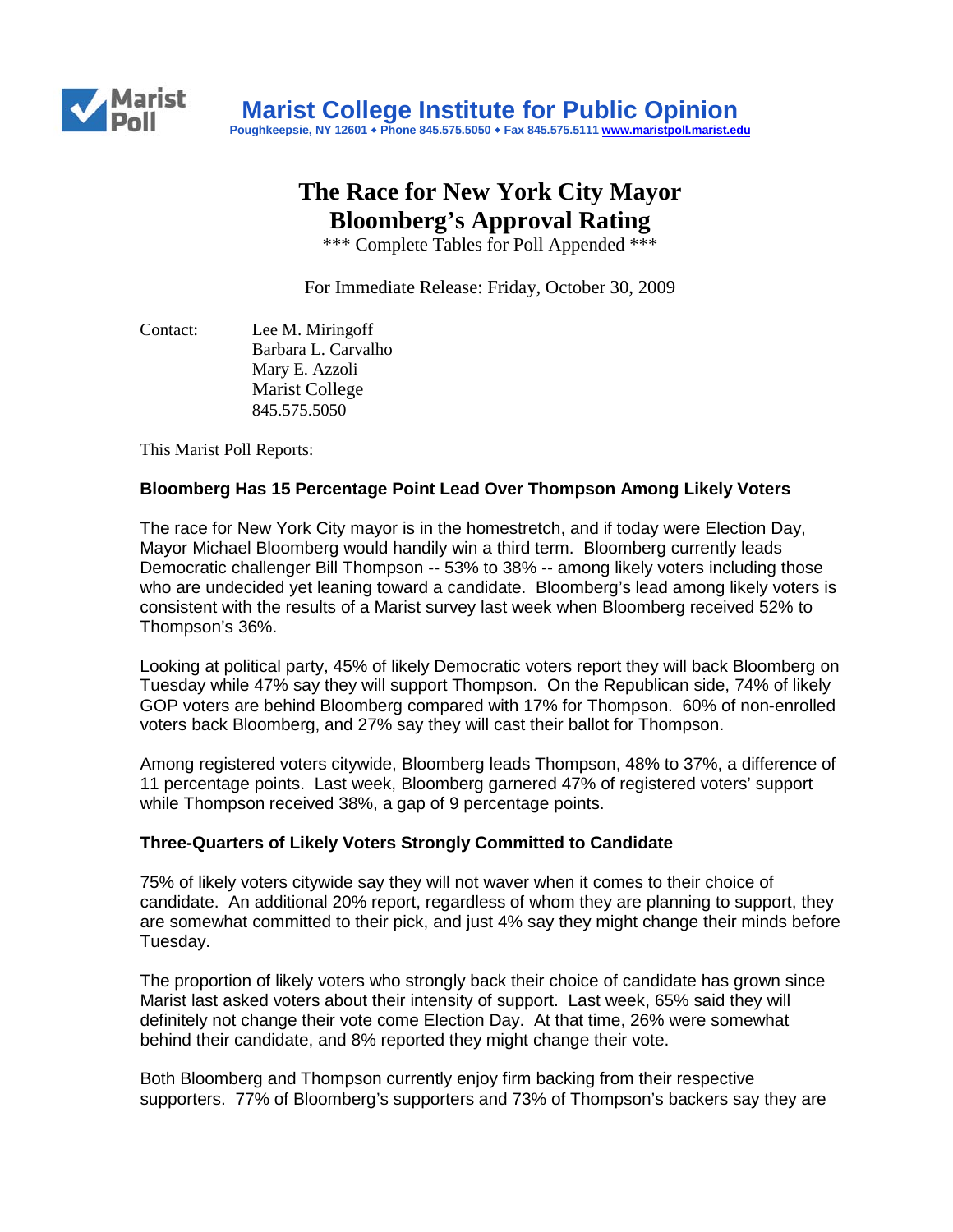firmly committed to their candidate. Last week, those proportions were 71% for Bloomberg and 57% for Thompson.

### **A Tale of Two Candidates' Favorability Ratings**

Mayor Bloomberg's favorability rating is on solid ground. 61% of registered voters say they have a positive view of the mayor while 32% of voters report they have an unflattering opinion of the mayor. These proportions are little changed from Marist's previous poll when 63% rated the mayor favorably and 33% had a negative perception of him.

Bill Thompson's favorability ratings have also not changed significantly since last week. 44% of voters maintain a positive impression of the comptroller, and 31% hold him in a negative light. 25% say they are either unsure how to rate him or have never heard of him. Last time, 47% viewed Thompson favorably, 33% held a negative impression of him, and 20% were unsure how to rate him.

#### **Voters Care About Term Limits, But Does It Make a Difference?**

Mayor Bloomberg's action to extend term limits from two to three terms is not a deciding factor for 45% of voters. Although a large proportion of voters -- 43% -- says it makes them less likely to vote for the mayor, this number has not grown through the course of the campaign. 9% report his action will make them more likely to vote for him.

#### **Bloomberg's Approval Rating at 54%**

A majority of New York City registered voters -- 54% -- think Mayor Michael Bloomberg is doing either an excellent or good job in office. 45%, on the other hand, say he is doing either a fair or poor job. The mayor's job approval rating has inched down for the first time since February. When Marist asked about Bloomberg's job performance last week, 58% gave him high marks.

Democrats are the difference in the mayor's lower approval rating. 51% of Democrats now say he is doing either an excellent or good job in office. In Marist's previous survey, 60% of Democrats held this view. Among New York City's GOP, 69% of registered Republicans think Bloomberg is doing an above average job as mayor. He received the same rating when Marist asked this question last week. When it comes to non-enrolled voters citywide, 55% approve of Mayor Bloomberg's job performance. Last week, half of non-enrolled voters approved of his job performance.

Voters also believe the city is on the right path. 56% say the city is moving in the right direction while 34% report it's travelling along the wrong course. Similar proportions of the electorate held these views last week.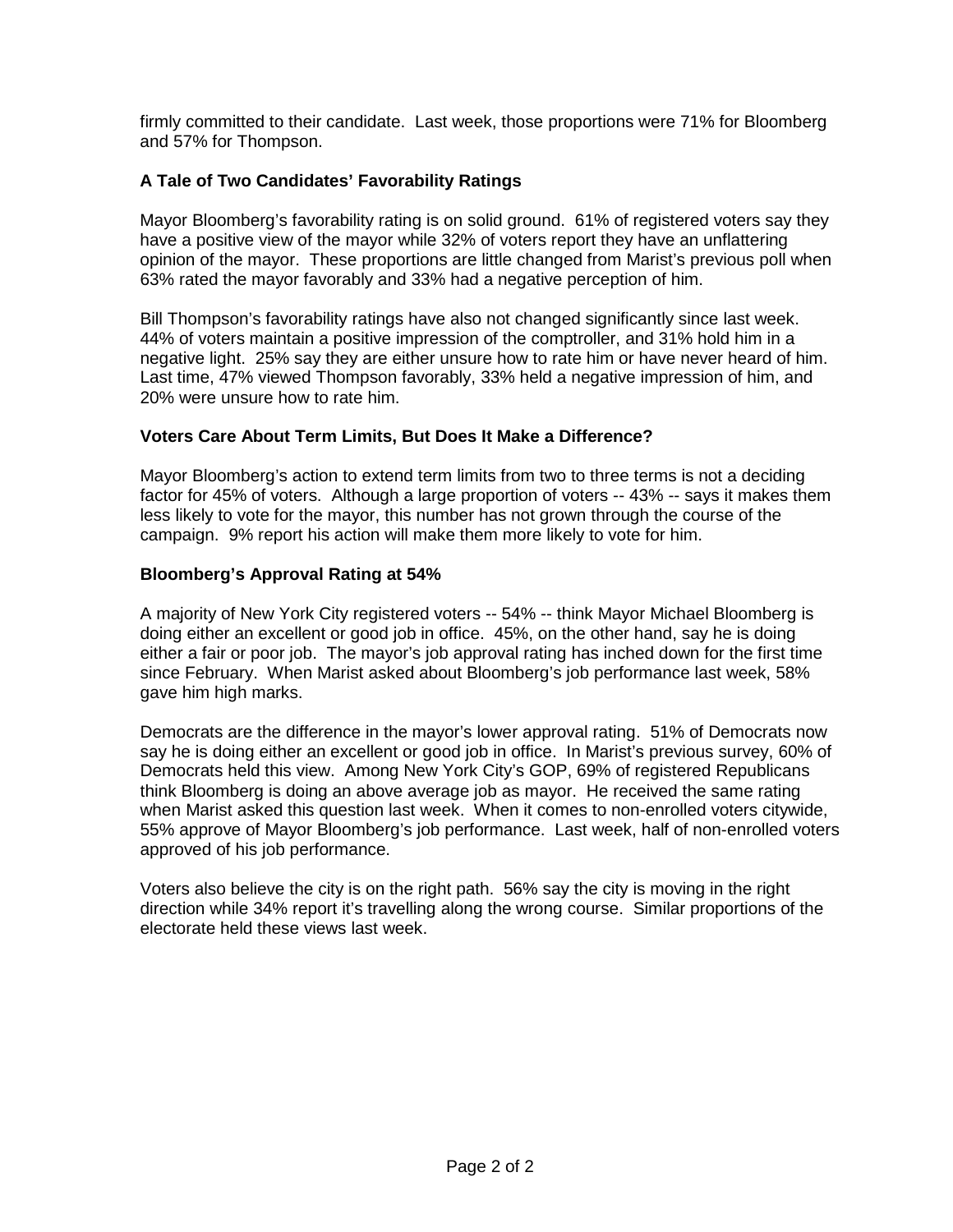#### **Nature of the Sample: 974 New York City Registered Voters**

This survey of 974 New York City registered voters, including 524 likely voters, was conducted on October 26<sup>th</sup> through October 28<sup>th</sup>, 2009. Registered voters were interviewed by telephone in proportion to the voter registration in each borough in New York City and adjusted for turnout in city elections. Telephone numbers were selected based upon a list of telephone exchanges from throughout the city. To increase coverage, this land-line sample was supplemented by respondents reached through random dialing of cell phone numbers. The two samples were then combined. Interviews were conducted in both English and Spanish. Results for registered voters are statistically significant at ±3.5%; likely voters are statistically significant at ±4.5%. The error margin increases for cross-tabulations.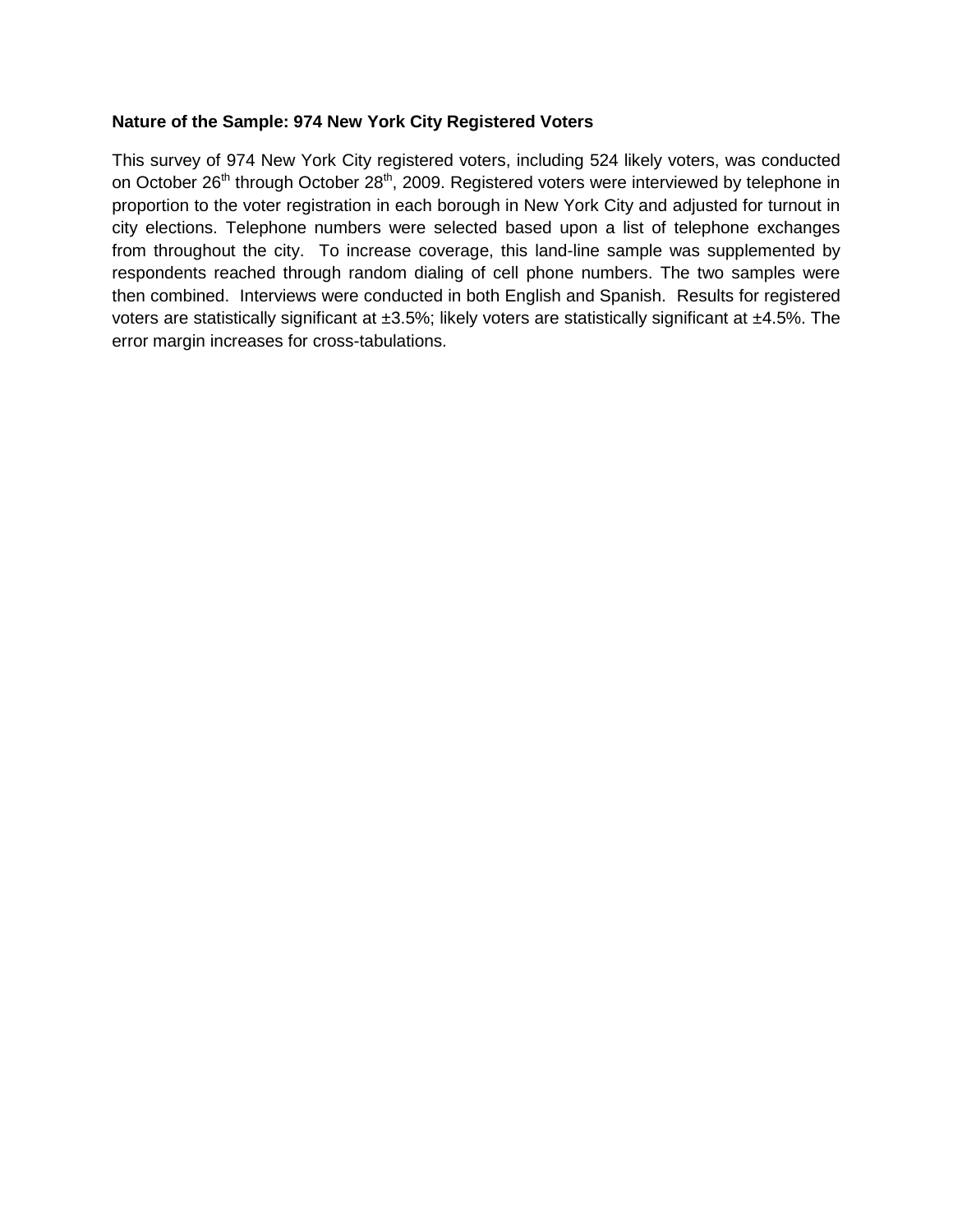# Marist Poll October 30<sup>th</sup> 2009 NYC Registered Voter Tables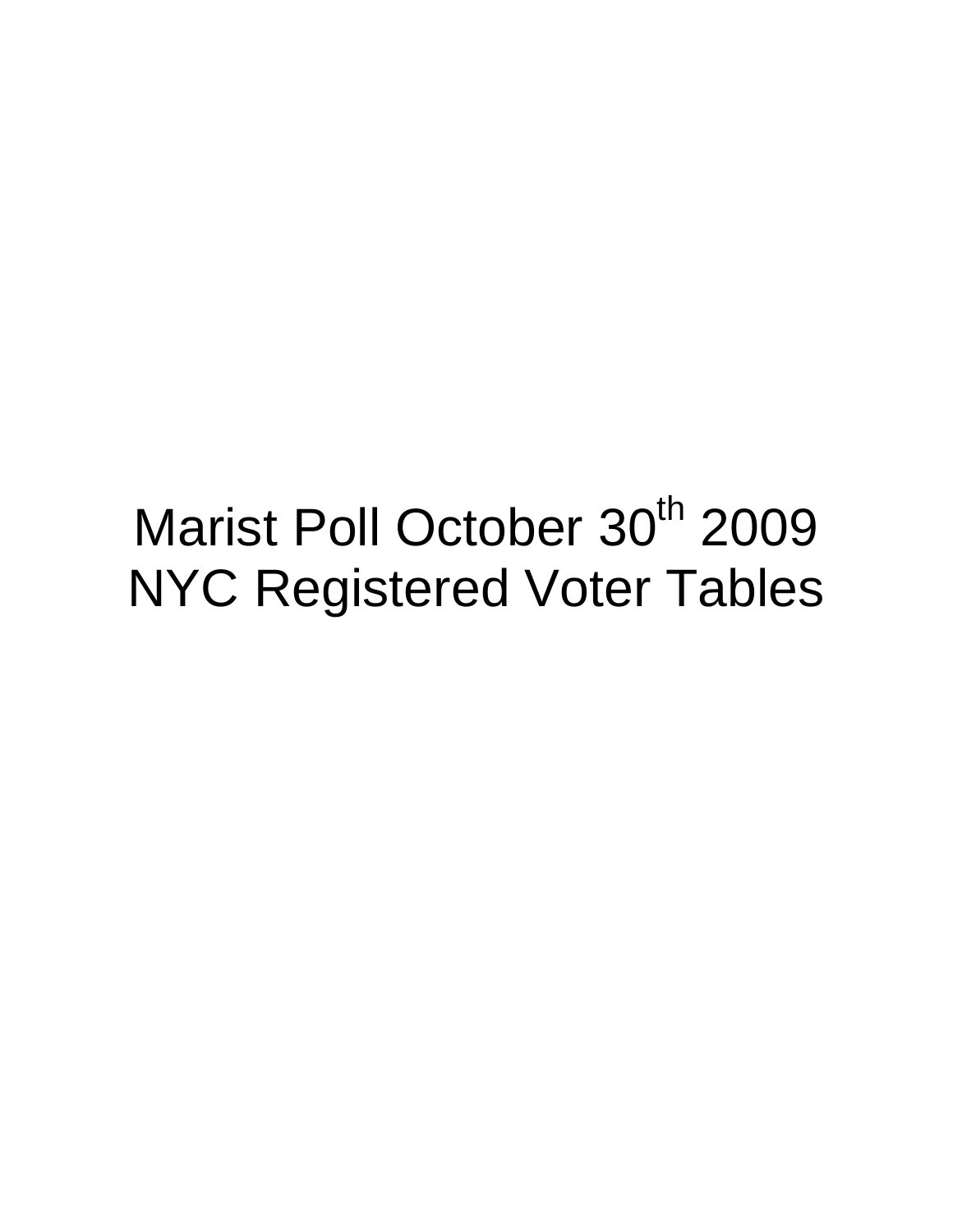|                                   |                                   | <b>Likely Voters</b>                                         |                                                          |                 |                        |
|-----------------------------------|-----------------------------------|--------------------------------------------------------------|----------------------------------------------------------|-----------------|------------------------|
|                                   |                                   | Matchup NYC Mayor Race 2009 including Absentee and Leaners   |                                                          |                 |                        |
|                                   |                                   | <b>Michael Bloomberg, the</b><br><b>Republican candidate</b> | <b>Bill Thompson, the</b><br><b>Democratic candidate</b> |                 | <b>Other Undecided</b> |
|                                   |                                   | Row %                                                        | Row %                                                    | <b>Row</b><br>% | Row %                  |
| <b>Likely Voters</b>              |                                   | 53%                                                          | 38%                                                      | 4%              | 5%                     |
| <b>Party</b>                      | <b>Democrat</b>                   | 45%                                                          | 47%                                                      | 3%              | 5%                     |
| <b>Registration</b>               | <b>Republican</b>                 | 74%                                                          | 17%                                                      | 3%              | 6%                     |
|                                   | Non-enrolled                      | 60%                                                          | 27%                                                      | 11%             | 3%                     |
| <b>Political</b>                  | <b>Liberal</b>                    | 38%                                                          | 51%                                                      | 3%              | 8%                     |
| <b>Ideology</b>                   | <b>Moderate</b>                   | 56%                                                          | 35%                                                      | 6%              | 4%                     |
|                                   | <b>Conservative</b>               | 71%                                                          | 25%                                                      | 3%              | 1%                     |
| Gender                            | <b>Men</b>                        | 51%                                                          | 38%                                                      | 4%              | 7%                     |
|                                   | <b>Women</b>                      | 54%                                                          | 39%                                                      | 4%              | 4%                     |
| Race                              | <b>White</b>                      | 67%                                                          | 30%                                                      | 3%              | 1%                     |
|                                   | <b>African</b><br><b>American</b> | 30%                                                          | 53%                                                      | 6%              | 11%                    |
|                                   | Latino                            | 54%                                                          | 36%                                                      | 5%              | 6%                     |
| <b>Religion</b>                   | <b>Protestant</b>                 | 49%                                                          | 38%                                                      | 3%              | 10%                    |
|                                   | <b>Catholic</b>                   | 59%                                                          | 33%                                                      | 5%              | 3%                     |
|                                   | <b>Jewish</b>                     | 68%                                                          | 29%                                                      | 2%              | 1%                     |
| <b>White</b><br><b>Catholics</b>  | <b>White Catholics</b>            | 67%                                                          | 26%                                                      | 4%              | 2%                     |
| Age                               | <b>Under 45</b>                   | 50%                                                          | 39%                                                      | 5%              | 6%                     |
|                                   | 45 or older                       | 56%                                                          | 37%                                                      | 4%              | 4%                     |
| <b>Education</b>                  | <b>Not college</b><br>graduate    | 52%                                                          | 40%                                                      | 5%              | 3%                     |
|                                   | <b>College</b><br>graduate        | 53%                                                          | 38%                                                      | 3%              | 6%                     |
| <b>Household</b><br><b>Income</b> | <b>Less than</b><br>\$50,000      | 47%                                                          | 43%                                                      | 3%              | 7%                     |
|                                   | \$50,000 or more                  | 54%                                                          | 40%                                                      | 4%              | 1%                     |
| <b>NYC Borough</b>                | <b>Bronx</b>                      | 44%                                                          | 44%                                                      | 3%              | 9%                     |
|                                   | <b>Kings</b>                      | 50%                                                          | 41%                                                      | 4%              | 5%                     |
|                                   | <b>New York</b>                   | 54%                                                          | 38%                                                      | 3%              | 5%                     |
|                                   | <b>Queens</b>                     | 54%                                                          | 36%                                                      | 5%              | 5%                     |
|                                   | <b>Richmond</b>                   | 67%                                                          | 24%                                                      | 8%              | 0%                     |

**Marist Poll New York City Likely Voters with Absentee and Leaners "N=524 MOE +/- 4.5%". Totals may not add to 100 due to rounding.**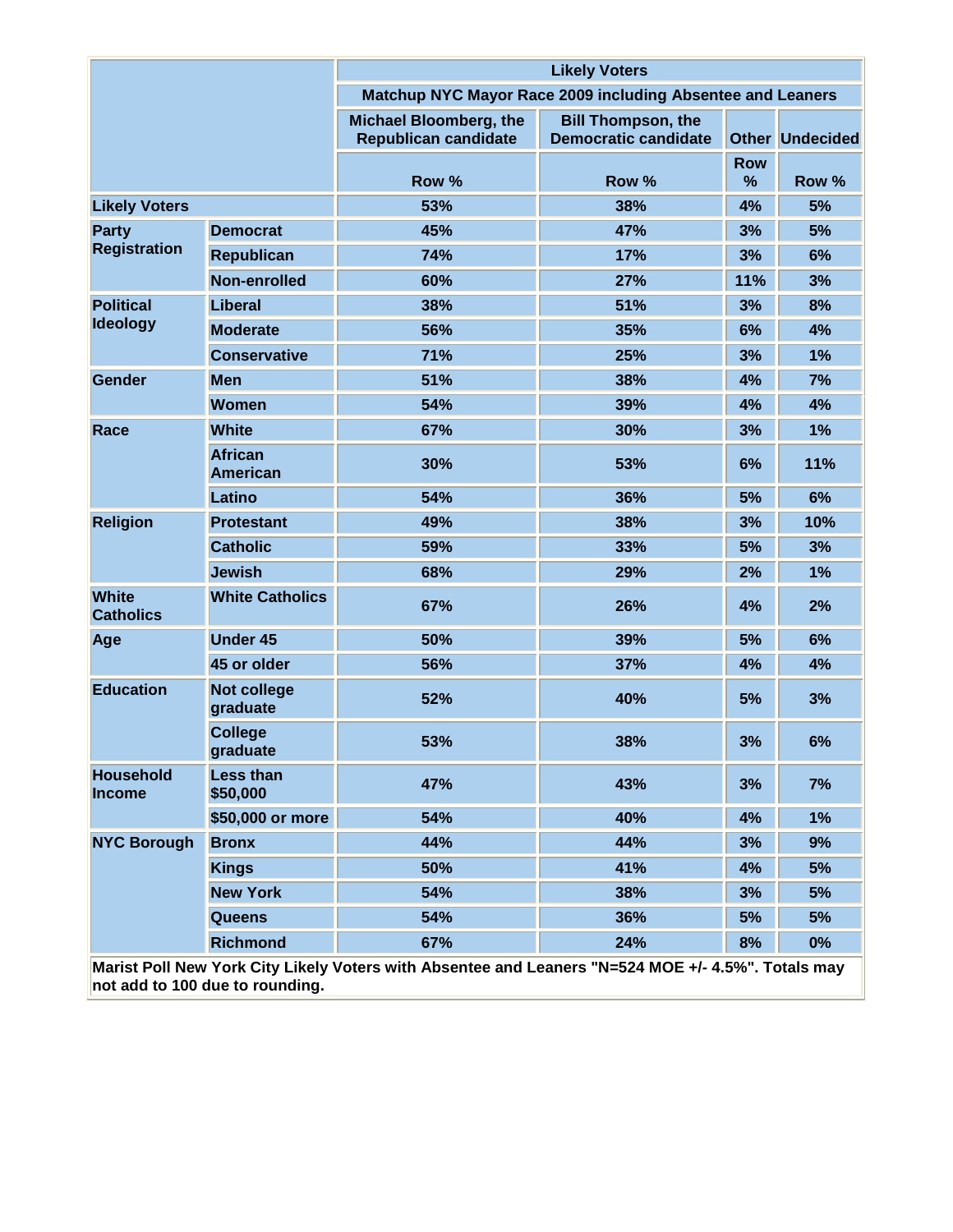|                                                                                             |                                   | <b>Registered Voters</b>                                 |                                                             |                 |                        |  |
|---------------------------------------------------------------------------------------------|-----------------------------------|----------------------------------------------------------|-------------------------------------------------------------|-----------------|------------------------|--|
|                                                                                             |                                   | <b>Matchup NYC Mayor Race 2009</b>                       |                                                             |                 |                        |  |
|                                                                                             |                                   | <b>Michael Bloomberg,</b><br>the Republican<br>candidate | <b>Bill Thompson, the</b><br><b>Democratic</b><br>candidate |                 | <b>Other Undecided</b> |  |
|                                                                                             |                                   | Row %                                                    | Row %                                                       | <b>Row</b><br>% | Row %                  |  |
| <b>Registered Voters</b>                                                                    |                                   | 48%                                                      | 37%                                                         | 2%              | 13%                    |  |
| <b>Party</b>                                                                                | <b>Democrat</b>                   | 43%                                                      | 43%                                                         | 2%              | 13%                    |  |
| <b>Registration</b>                                                                         | <b>Republican</b>                 | 73%                                                      | 17%                                                         | 2%              | 7%                     |  |
|                                                                                             | Non-enrolled                      | 48%                                                      | 31%                                                         | 5%              | 16%                    |  |
| <b>Political</b>                                                                            | Liberal                           | 43%                                                      | 45%                                                         | 1%              | 11%                    |  |
| <b>Ideology</b>                                                                             | <b>Moderate</b>                   | 48%                                                      | 34%                                                         | 2%              | 16%                    |  |
|                                                                                             | <b>Conservative</b>               | 56%                                                      | 31%                                                         | 3%              | 10%                    |  |
| Gender                                                                                      | <b>Men</b>                        | 50%                                                      | 35%                                                         | 3%              | 12%                    |  |
|                                                                                             | <b>Women</b>                      | 45%                                                      | 38%                                                         | 2%              | 15%                    |  |
| Race                                                                                        | <b>White</b>                      | 61%                                                      | 29%                                                         | 2%              | 8%                     |  |
|                                                                                             | <b>African</b><br><b>American</b> | 30%                                                      | 51%                                                         | 2%              | 17%                    |  |
|                                                                                             | Latino                            | 45%                                                      | 31%                                                         | 2%              | 22%                    |  |
| <b>Religion</b>                                                                             | <b>Protestant</b>                 | 40%                                                      | 39%                                                         | 2%              | 19%                    |  |
|                                                                                             | <b>Catholic</b>                   | 50%                                                      | 34%                                                         | 2%              | 14%                    |  |
|                                                                                             | <b>Jewish</b>                     | 66%                                                      | 25%                                                         | 3%              | 7%                     |  |
| <b>White</b><br><b>Catholics</b>                                                            | <b>White</b><br><b>Catholics</b>  | 57%                                                      | 30%                                                         | 3%              | 10%                    |  |
| Age                                                                                         | <b>Under 45</b>                   | 50%                                                      | 35%                                                         | 1%              | 14%                    |  |
|                                                                                             | 45 or older                       | 47%                                                      | 39%                                                         | 3%              | 12%                    |  |
| <b>Education</b>                                                                            | <b>Not college</b><br>graduate    | 46%                                                      | 38%                                                         | 2%              | 13%                    |  |
|                                                                                             | <b>College</b><br>graduate        | 50%                                                      | 35%                                                         | 2%              | 14%                    |  |
| <b>Household</b><br><b>Income</b>                                                           | <b>Less than</b><br>\$50,000      | 40%                                                      | 42%                                                         | 2%              | 16%                    |  |
|                                                                                             | \$50,000 or<br>more               | 51%                                                      | 36%                                                         | 1%              | 11%                    |  |
| <b>NYC Borough</b>                                                                          | <b>Bronx</b>                      | 35%                                                      | 38%                                                         | 3%              | 25%                    |  |
|                                                                                             | <b>Kings</b>                      | 44%                                                      | 41%                                                         | 3%              | 13%                    |  |
|                                                                                             | <b>New York</b>                   | 52%                                                      | 39%                                                         | 1%              | 8%                     |  |
|                                                                                             | <b>Queens</b>                     | 53%                                                      | 33%                                                         | 3%              | 11%                    |  |
|                                                                                             | <b>Richmond</b>                   | 58%                                                      | 23%                                                         | 2%              | 18%                    |  |
| Marist Poll New York City Registered Voters "N=974 MOE +/- 3.5%". Totals may not add to 100 |                                   |                                                          |                                                             |                 |                        |  |

**due to rounding.**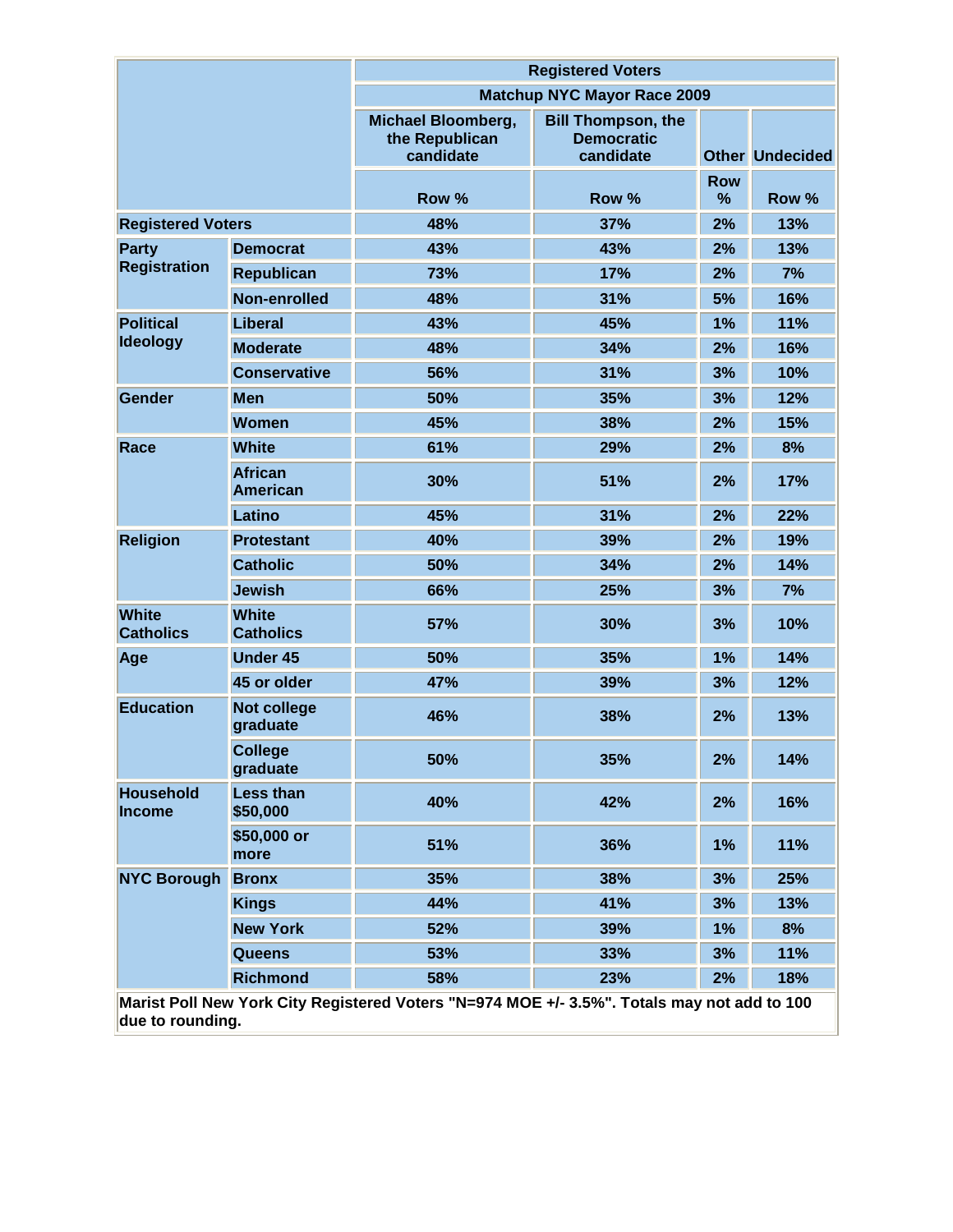|                                  |                                   | <b>Likely Voters</b>                                                                                                                              |       |                                                                                                                                                                                                                                                                                                                                                                                                                                                           |               |  |
|----------------------------------|-----------------------------------|---------------------------------------------------------------------------------------------------------------------------------------------------|-------|-----------------------------------------------------------------------------------------------------------------------------------------------------------------------------------------------------------------------------------------------------------------------------------------------------------------------------------------------------------------------------------------------------------------------------------------------------------|---------------|--|
|                                  |                                   | Would you say that you strongly support < Candidate> somewhat<br>support him, or do you think that you might vote differently on election<br>day? |       |                                                                                                                                                                                                                                                                                                                                                                                                                                                           |               |  |
|                                  |                                   | Strongly support                                                                                                                                  |       |                                                                                                                                                                                                                                                                                                                                                                                                                                                           | <b>Unsure</b> |  |
|                                  |                                   | Row %                                                                                                                                             | Row % | Row %                                                                                                                                                                                                                                                                                                                                                                                                                                                     | Row %         |  |
| <b>Likely Voters</b>             |                                   | 75%                                                                                                                                               | 20%   | 4%                                                                                                                                                                                                                                                                                                                                                                                                                                                        | 1%            |  |
| <b>Bloomberg Voters</b>          |                                   | 77%                                                                                                                                               | 19%   | 4%                                                                                                                                                                                                                                                                                                                                                                                                                                                        | 1%            |  |
| <b>Thompson Voters</b>           |                                   | 73%                                                                                                                                               | 22%   | 3%                                                                                                                                                                                                                                                                                                                                                                                                                                                        | 2%            |  |
| Party                            | <b>Democrat</b>                   | 73%                                                                                                                                               | 21%   | 5%                                                                                                                                                                                                                                                                                                                                                                                                                                                        | 1%            |  |
| <b>Registration</b>              | <b>Republican</b>                 | 86%                                                                                                                                               | 12%   | 2%                                                                                                                                                                                                                                                                                                                                                                                                                                                        | 0%            |  |
|                                  | Non-enrolled                      | 64%                                                                                                                                               | 35%   | Somewhat support Might vote differently<br>0%<br>24%<br>3%<br>22%<br>2%<br>16%<br>5%<br>18%<br>2%<br>22%<br>5%<br>27%<br>2%<br>3%<br>7%<br>5%<br>13%<br>19%<br>5%<br>4%<br>14%<br>28%<br>4%<br>21%<br>1%<br>25%<br>3%<br>17%<br>4%<br>17%<br>4%<br>2%<br>25%<br>14%<br>7%<br>1%<br>23%<br>19%<br>8%<br>23%<br>5%<br>2%<br>20%<br>20%<br>2%<br>15%<br>3%<br>Marist Poll New York City Likely Voters "N=524 MOE +/- 4.5%". Totals may not add to 100 due to | 1%            |  |
| <b>Political</b>                 | <b>Liberal</b>                    | 73%                                                                                                                                               |       |                                                                                                                                                                                                                                                                                                                                                                                                                                                           | 0%            |  |
| <b>Ideology</b>                  | <b>Moderate</b>                   | 75%                                                                                                                                               |       |                                                                                                                                                                                                                                                                                                                                                                                                                                                           | 0%            |  |
|                                  | <b>Conservative</b>               | 80%                                                                                                                                               |       | 0%                                                                                                                                                                                                                                                                                                                                                                                                                                                        |               |  |
| Gender                           | <b>Men</b>                        | 78%                                                                                                                                               |       |                                                                                                                                                                                                                                                                                                                                                                                                                                                           | 1%            |  |
|                                  | <b>Women</b>                      | 72%                                                                                                                                               |       |                                                                                                                                                                                                                                                                                                                                                                                                                                                           | 1%            |  |
| Race                             | <b>White</b>                      | 70%                                                                                                                                               |       |                                                                                                                                                                                                                                                                                                                                                                                                                                                           | 1%            |  |
|                                  | <b>African</b><br><b>American</b> | 90%                                                                                                                                               |       |                                                                                                                                                                                                                                                                                                                                                                                                                                                           | 0%            |  |
|                                  | Latino                            | 82%                                                                                                                                               |       |                                                                                                                                                                                                                                                                                                                                                                                                                                                           | 0%            |  |
| <b>Religion</b>                  | <b>Protestant</b>                 | 76%                                                                                                                                               |       |                                                                                                                                                                                                                                                                                                                                                                                                                                                           | 1%            |  |
|                                  | <b>Catholic</b>                   | 81%                                                                                                                                               |       |                                                                                                                                                                                                                                                                                                                                                                                                                                                           | 0%            |  |
|                                  | <b>Jewish</b>                     | 68%                                                                                                                                               |       |                                                                                                                                                                                                                                                                                                                                                                                                                                                           | 0%            |  |
| <b>White</b><br><b>Catholics</b> | <b>White</b><br><b>Catholics</b>  | 78%                                                                                                                                               |       |                                                                                                                                                                                                                                                                                                                                                                                                                                                           | 0%            |  |
| Age                              | <b>Under 45</b>                   | 71%                                                                                                                                               |       |                                                                                                                                                                                                                                                                                                                                                                                                                                                           | 1%            |  |
|                                  | 45 or older                       | 79%                                                                                                                                               |       |                                                                                                                                                                                                                                                                                                                                                                                                                                                           | 0%            |  |
| <b>Education</b>                 | <b>Not college</b><br>graduate    | 77%                                                                                                                                               |       |                                                                                                                                                                                                                                                                                                                                                                                                                                                           | 1%            |  |
|                                  | <b>College</b><br>graduate        | 72%                                                                                                                                               |       |                                                                                                                                                                                                                                                                                                                                                                                                                                                           | 0%            |  |
| <b>Household</b><br>Income       | <b>Less than</b><br>\$50,000      | 79%                                                                                                                                               |       |                                                                                                                                                                                                                                                                                                                                                                                                                                                           | 0%            |  |
|                                  | \$50,000 or<br>more               | 74%                                                                                                                                               |       |                                                                                                                                                                                                                                                                                                                                                                                                                                                           | 1%            |  |
| <b>NYC Borough Bronx</b>         |                                   | 71%                                                                                                                                               |       |                                                                                                                                                                                                                                                                                                                                                                                                                                                           | 2%            |  |
|                                  | <b>Kings</b>                      | 71%                                                                                                                                               |       |                                                                                                                                                                                                                                                                                                                                                                                                                                                           | 0%            |  |
|                                  | <b>New York</b>                   | <b>77%</b>                                                                                                                                        |       |                                                                                                                                                                                                                                                                                                                                                                                                                                                           | 1%            |  |
|                                  | <b>Queens</b>                     | 78%                                                                                                                                               |       |                                                                                                                                                                                                                                                                                                                                                                                                                                                           | 0%            |  |
|                                  | <b>Richmond</b>                   | 76%                                                                                                                                               |       |                                                                                                                                                                                                                                                                                                                                                                                                                                                           | 6%            |  |
| rounding.                        |                                   |                                                                                                                                                   |       |                                                                                                                                                                                                                                                                                                                                                                                                                                                           |               |  |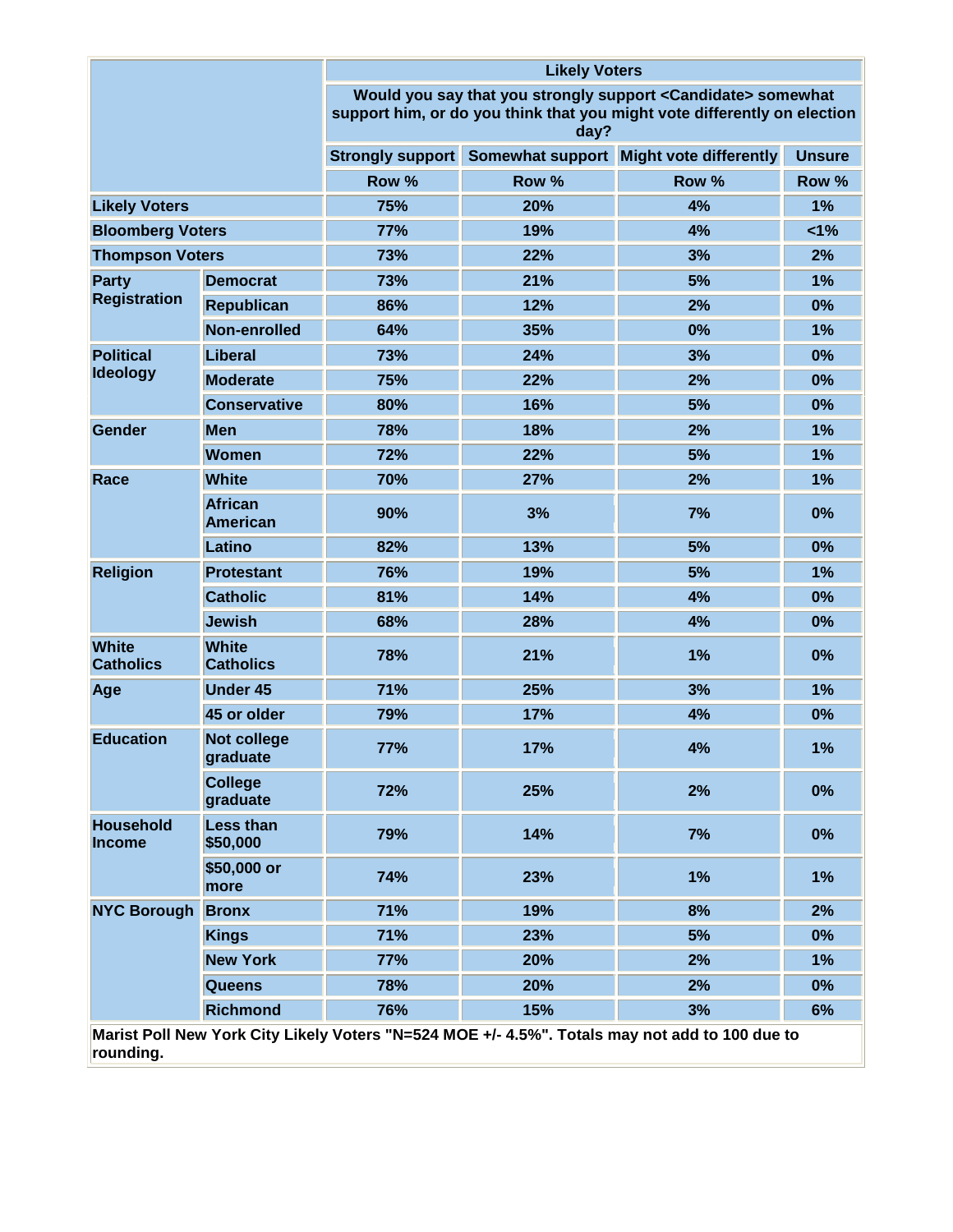|                                                                                                             |                                   | <b>Registered Voters</b>                                                                  |                    |                           |  |
|-------------------------------------------------------------------------------------------------------------|-----------------------------------|-------------------------------------------------------------------------------------------|--------------------|---------------------------|--|
|                                                                                                             |                                   | In general, do you have a favorable or an unfavorable<br>impression of Michael Bloomberg? |                    |                           |  |
|                                                                                                             |                                   | <b>Favorable</b>                                                                          | <b>Unfavorable</b> | <b>Unsure-Never heard</b> |  |
|                                                                                                             |                                   | Row %                                                                                     | Row %              | Row %                     |  |
| <b>Registered Voters</b>                                                                                    |                                   | 61%                                                                                       | 32%                | 7%                        |  |
| Party                                                                                                       | <b>Democrat</b>                   | 59%                                                                                       | 35%                | 6%                        |  |
| <b>Registration</b>                                                                                         | <b>Republican</b>                 | <b>77%</b>                                                                                | 22%                | 1%                        |  |
|                                                                                                             | Non-enrolled                      | 62%                                                                                       | 29%                | 8%                        |  |
| <b>Political</b>                                                                                            | Liberal                           | 58%                                                                                       | 35%                | 7%                        |  |
| <b>Ideology</b>                                                                                             | <b>Moderate</b>                   | 62%                                                                                       | 32%                | 5%                        |  |
|                                                                                                             | <b>Conservative</b>               | 69%                                                                                       | 25%                | 6%                        |  |
| Gender                                                                                                      | <b>Men</b>                        | 63%                                                                                       | 33%                | 3%                        |  |
|                                                                                                             | <b>Women</b>                      | 59%                                                                                       | 31%                | 9%                        |  |
| Race                                                                                                        | <b>White</b>                      | 66%                                                                                       | 30%                | 4%                        |  |
|                                                                                                             | <b>African</b><br><b>American</b> | 55%                                                                                       | 36%                | 9%                        |  |
|                                                                                                             | Latino                            | 62%                                                                                       | 31%                | 7%                        |  |
| <b>Religion</b>                                                                                             | <b>Protestant</b>                 | 62%                                                                                       | 28%                | 10%                       |  |
|                                                                                                             | <b>Catholic</b>                   | 64%                                                                                       | 32%                | 3%                        |  |
|                                                                                                             | <b>Jewish</b>                     | 70%                                                                                       | 26%                | 4%                        |  |
| <b>White</b><br><b>Catholics</b>                                                                            | <b>White Catholics</b>            | 67%                                                                                       | 31%                | 2%                        |  |
| Age                                                                                                         | <b>Under 45</b>                   | 63%                                                                                       | 31%                | 6%                        |  |
|                                                                                                             | 45 or older                       | 61%                                                                                       | 33%                | 6%                        |  |
| <b>Education</b>                                                                                            | <b>Not college</b><br>graduate    | 59%                                                                                       | 35%                | 6%                        |  |
|                                                                                                             | <b>College</b><br>graduate        | 64%                                                                                       | 30%                | 6%                        |  |
| <b>Household</b><br><b>Income</b>                                                                           | <b>Less than</b><br>\$50,000      | 59%                                                                                       | 34%                | 7%                        |  |
|                                                                                                             | \$50,000 or more                  | 64%                                                                                       | 33%                | 3%                        |  |
| <b>NYC Borough</b>                                                                                          | <b>Bronx</b>                      | 52%                                                                                       | 37%                | 10%                       |  |
|                                                                                                             | <b>Kings</b>                      | 55%                                                                                       | 37%                | 8%                        |  |
|                                                                                                             | <b>New York</b>                   | 64%                                                                                       | 30%                | 6%                        |  |
|                                                                                                             | <b>Queens</b>                     | 70%                                                                                       | 26%                | 3%                        |  |
|                                                                                                             | <b>Richmond</b>                   | 64%                                                                                       | 32%                | 4%                        |  |
| Vark City<br><b>Dominiared Vators "N_</b><br>$074$ Moc $\overline{\phantom{a}}$<br>2E0/H<br>Moriet Dell Neu |                                   |                                                                                           |                    |                           |  |

**Marist Poll New York City Registered Voters "N=974 MOE +/- 3.5%". Totals may not add to 100 due to rounding.**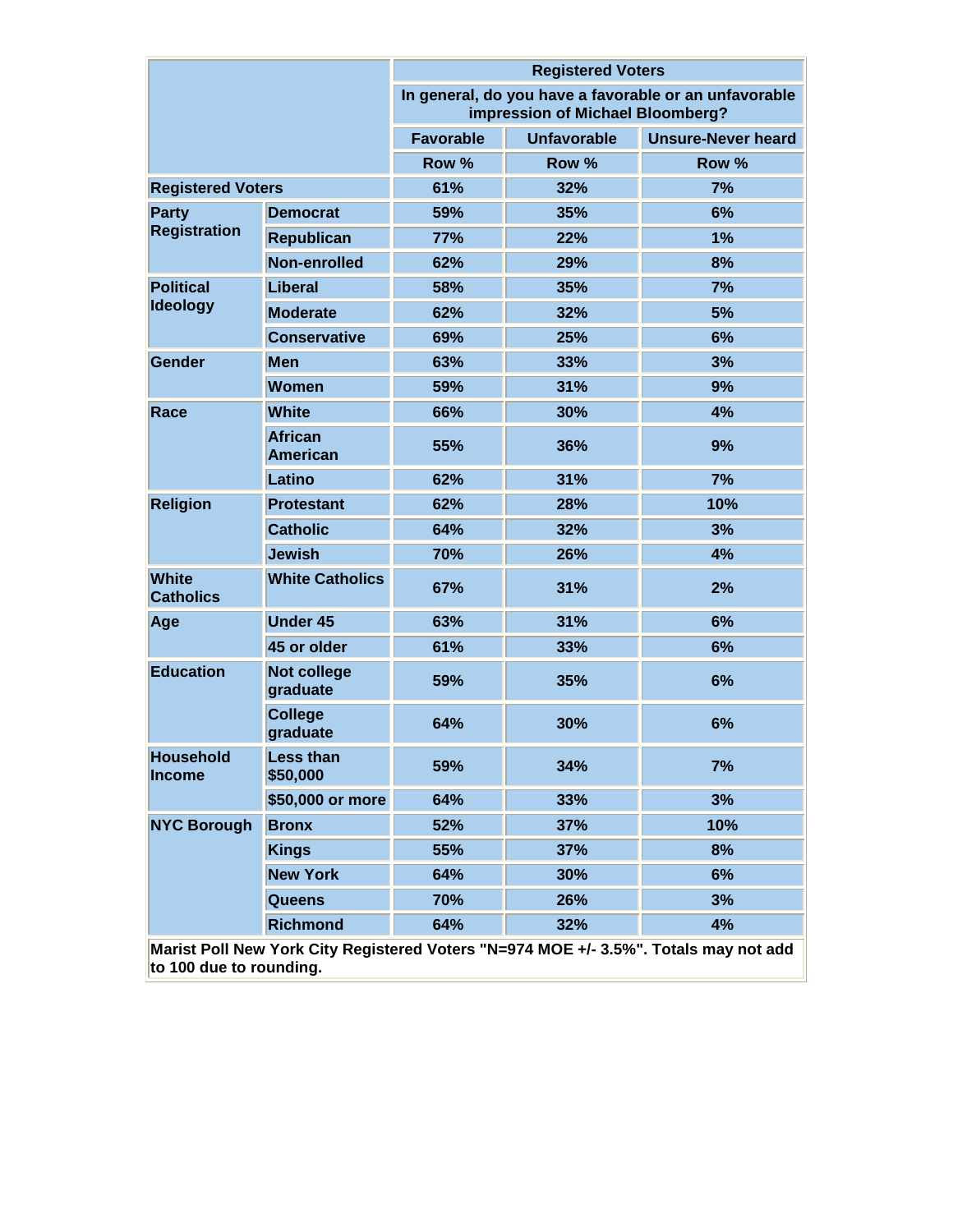|                                                                                     |                                   | <b>Registered Voters</b>                                                              |                    |                           |  |  |
|-------------------------------------------------------------------------------------|-----------------------------------|---------------------------------------------------------------------------------------|--------------------|---------------------------|--|--|
|                                                                                     |                                   | In general, do you have a favorable or an unfavorable<br>impression of Bill Thompson? |                    |                           |  |  |
|                                                                                     |                                   | <b>Favorable</b>                                                                      | <b>Unfavorable</b> | <b>Unsure-Never heard</b> |  |  |
|                                                                                     |                                   | Row %                                                                                 | Row %              | Row %                     |  |  |
| <b>Registered Voters</b>                                                            |                                   | 44%                                                                                   | 31%                | 25%                       |  |  |
| Party                                                                               | <b>Democrat</b>                   | 49%                                                                                   | 27%                | 24%                       |  |  |
| <b>Registration</b>                                                                 | <b>Republican</b>                 | 22%                                                                                   | 48%                | 30%                       |  |  |
|                                                                                     | Non-enrolled                      | 41%                                                                                   | 36%                | 23%                       |  |  |
| <b>Political</b>                                                                    | <b>Liberal</b>                    | 54%                                                                                   | 22%                | 23%                       |  |  |
| <b>Ideology</b>                                                                     | <b>Moderate</b>                   | 41%                                                                                   | 36%                | 22%                       |  |  |
|                                                                                     | <b>Conservative</b>               | 36%                                                                                   | 37%                | 27%                       |  |  |
| Gender                                                                              | <b>Men</b>                        | 46%                                                                                   | 34%                | 20%                       |  |  |
|                                                                                     | <b>Women</b>                      | 42%                                                                                   | 30%                | 29%                       |  |  |
| Race                                                                                | <b>White</b>                      | 37%                                                                                   | 38%                | 25%                       |  |  |
|                                                                                     | <b>African</b><br><b>American</b> | 53%                                                                                   | 23%                | 24%                       |  |  |
|                                                                                     | Latino                            | 43%                                                                                   | 31%                | 26%                       |  |  |
| <b>Religion</b>                                                                     | <b>Protestant</b>                 | 49%                                                                                   | 28%                | 24%                       |  |  |
|                                                                                     | <b>Catholic</b>                   | 38%                                                                                   | 37%                | 25%                       |  |  |
|                                                                                     | <b>Jewish</b>                     | 33%                                                                                   | 36%                | 30%                       |  |  |
| <b>White</b><br><b>Catholics</b>                                                    | <b>White Catholics</b>            | 39%                                                                                   | 40%                | 21%                       |  |  |
| Age                                                                                 | <b>Under 45</b>                   | 41%                                                                                   | 33%                | 26%                       |  |  |
|                                                                                     | 45 or older                       | 47%                                                                                   | 30%                | 23%                       |  |  |
| <b>Education</b>                                                                    | <b>Not college</b><br>graduate    | 41%                                                                                   | 33%                | 26%                       |  |  |
|                                                                                     | <b>College</b><br>graduate        | 48%                                                                                   | 31%                | 22%                       |  |  |
| <b>Household</b><br><b>Income</b>                                                   | <b>Less than</b><br>\$50,000      | 45%                                                                                   | 29%                | 26%                       |  |  |
|                                                                                     | \$50,000 or more                  | 46%                                                                                   | 35%                | 20%                       |  |  |
| <b>NYC Borough</b>                                                                  | <b>Bronx</b>                      | 37%                                                                                   | 38%                | 25%                       |  |  |
|                                                                                     | <b>Kings</b>                      | 45%                                                                                   | 26%                | 29%                       |  |  |
|                                                                                     | <b>New York</b>                   | 48%                                                                                   | 31%                | 21%                       |  |  |
|                                                                                     | <b>Queens</b>                     | 44%                                                                                   | 33%                | 23%                       |  |  |
|                                                                                     | <b>Richmond</b>                   | 35%                                                                                   | 35%                | 30%                       |  |  |
| Mariet Poll New York City Registered Voters "N-974 MOF +/- 3.5%" Totals may not add |                                   |                                                                                       |                    |                           |  |  |

**Marist Poll New York City Registered Voters "N=974 MOE +/- 3.5%". Totals may not add to 100 due to rounding.**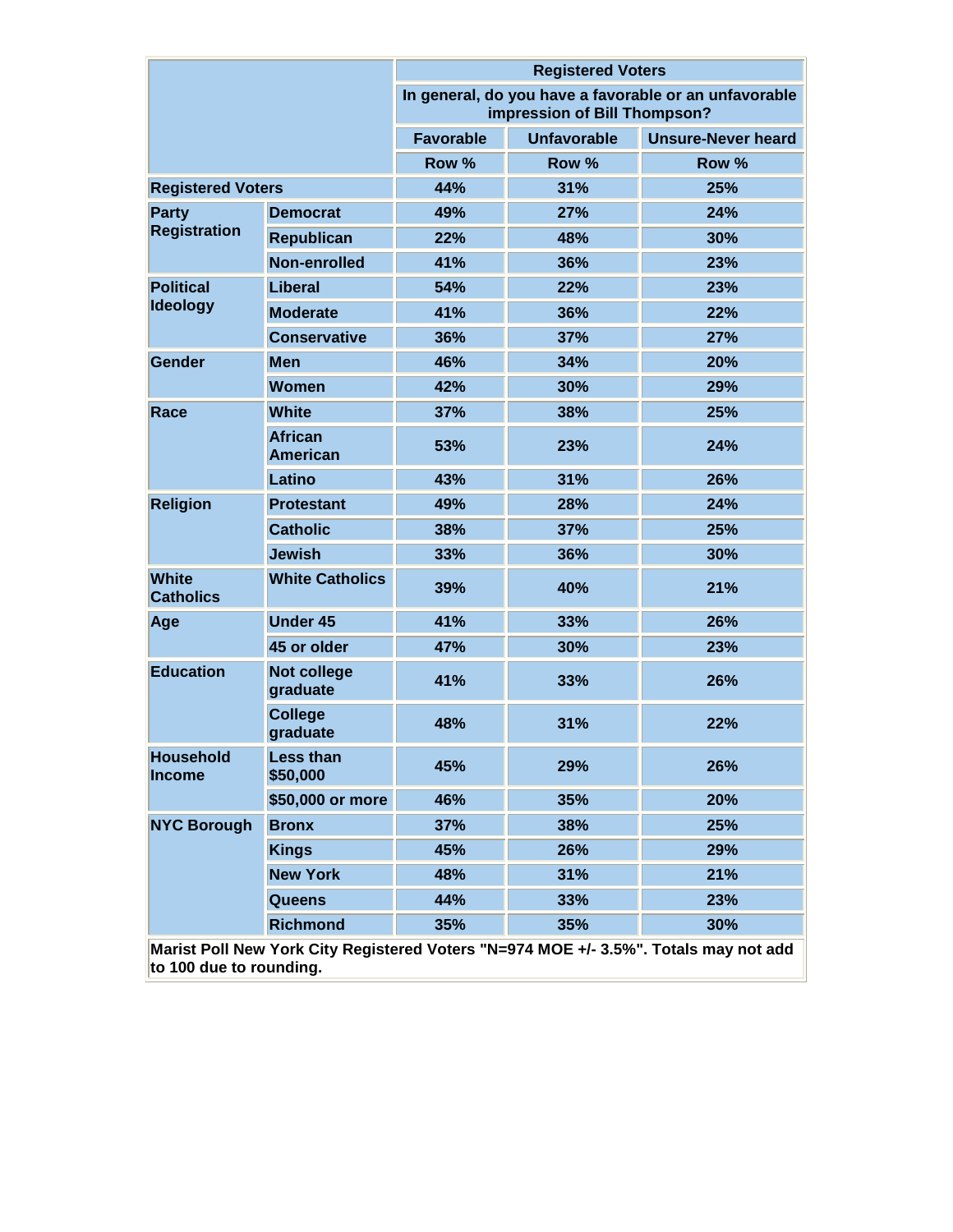|                                                                                                                 |                                   | <b>Registered Voters</b>                                                                                                                                                                                                                      |                    |               |               |  |
|-----------------------------------------------------------------------------------------------------------------|-----------------------------------|-----------------------------------------------------------------------------------------------------------------------------------------------------------------------------------------------------------------------------------------------|--------------------|---------------|---------------|--|
|                                                                                                                 |                                   | Overall, did Mayor Bloomberg's decision to change term limits from two<br>to three terms make you more likely or less likely to support him for<br>mayor this year? If this issue doesn't make any difference to your vote,<br>please say so. |                    |               |               |  |
|                                                                                                                 |                                   | <b>More likely</b>                                                                                                                                                                                                                            | <b>Less likely</b> | No difference | <b>Unsure</b> |  |
|                                                                                                                 |                                   | Row %                                                                                                                                                                                                                                         | Row %              | Row %         | Row %         |  |
| <b>Registered Voters</b>                                                                                        |                                   | 9%                                                                                                                                                                                                                                            | 43%                | 45%           | 3%            |  |
| <b>Bloomberg Voters</b>                                                                                         |                                   | 17%                                                                                                                                                                                                                                           | 15%                | 66%           | 2%            |  |
| <b>Thompson Voters</b>                                                                                          |                                   | 3%                                                                                                                                                                                                                                            | 72%                | 23%           | 2%            |  |
| Party                                                                                                           | <b>Democrat</b>                   | 9%                                                                                                                                                                                                                                            | 48%                | 40%           | 3%            |  |
| <b>Registration</b>                                                                                             | <b>Republican</b>                 | 14%                                                                                                                                                                                                                                           | 29%                | 56%           | 1%            |  |
|                                                                                                                 | Non-enrolled                      | 5%                                                                                                                                                                                                                                            | 42%                | 48%           | 5%            |  |
| <b>Political</b>                                                                                                | <b>Liberal</b>                    | 9%                                                                                                                                                                                                                                            | 50%                | 37%           | 3%            |  |
| <b>Ideology</b>                                                                                                 | <b>Moderate</b>                   | 7%                                                                                                                                                                                                                                            | 45%                | 47%           | 1%            |  |
|                                                                                                                 | <b>Conservative</b>               | 13%                                                                                                                                                                                                                                           | 32%                | 51%           | 4%            |  |
| Gender                                                                                                          | <b>Men</b>                        | 7%                                                                                                                                                                                                                                            | 42%                | 48%           | 3%            |  |
|                                                                                                                 | <b>Women</b>                      | 11%                                                                                                                                                                                                                                           | 44%                | 43%           | 3%            |  |
| Race                                                                                                            | <b>White</b>                      | 9%                                                                                                                                                                                                                                            | 42%                | 48%           | 1%            |  |
|                                                                                                                 | <b>African</b><br><b>American</b> | 6%                                                                                                                                                                                                                                            | 45%                | 44%           | 5%            |  |
|                                                                                                                 | Latino                            | 16%                                                                                                                                                                                                                                           | 37%                | 45%           | 3%            |  |
| <b>Religion</b>                                                                                                 | <b>Protestant</b>                 | 5%                                                                                                                                                                                                                                            | 46%                | 45%           | 3%            |  |
|                                                                                                                 | <b>Catholic</b>                   | 16%                                                                                                                                                                                                                                           | 37%                | 43%           | 4%            |  |
|                                                                                                                 | <b>Jewish</b>                     | 6%                                                                                                                                                                                                                                            | 34%                | 59%           | 2%            |  |
| <b>White</b><br><b>Catholics</b>                                                                                | <b>White</b><br><b>Catholics</b>  | 16%                                                                                                                                                                                                                                           | 42%                | 41%           | 1%            |  |
| Age                                                                                                             | <b>Under 45</b>                   | 8%                                                                                                                                                                                                                                            | 41%                | 48%           | 3%            |  |
|                                                                                                                 | 45 or older                       | 11%                                                                                                                                                                                                                                           | 45%                | 42%           | 2%            |  |
| <b>Education</b>                                                                                                | <b>Not college</b><br>graduate    | 9%                                                                                                                                                                                                                                            | 37%                | 51%           | 2%            |  |
|                                                                                                                 | <b>College</b><br>graduate        | 7%                                                                                                                                                                                                                                            | 52%                | 38%           | 3%            |  |
| <b>Household</b><br>Income                                                                                      | <b>Less than</b><br>\$50,000      | 11%                                                                                                                                                                                                                                           | 37%                | 47%           | 5%            |  |
|                                                                                                                 | \$50,000 or<br>more               | 7%                                                                                                                                                                                                                                            | 51%                | 42%           | 1%            |  |
| <b>NYC</b>                                                                                                      | <b>Bronx</b>                      | 13%                                                                                                                                                                                                                                           | 44%                | 38%           | 5%            |  |
| <b>Borough</b>                                                                                                  | <b>Kings</b>                      | 7%                                                                                                                                                                                                                                            | 45%                | 47%           | 1%            |  |
|                                                                                                                 | <b>New York</b>                   | 12%                                                                                                                                                                                                                                           | 43%                | 42%           | 3%            |  |
|                                                                                                                 | <b>Queens</b>                     | 6%                                                                                                                                                                                                                                            | 39%                | 51%           | 4%            |  |
|                                                                                                                 | <b>Richmond</b>                   | 11%                                                                                                                                                                                                                                           | 44%                | 45%           | 0%            |  |
| Marist Poll New York City Registered Voters "N=974 MOE +/- 3.5%". Totals may not add to 100 due to<br>rounding. |                                   |                                                                                                                                                                                                                                               |                    |               |               |  |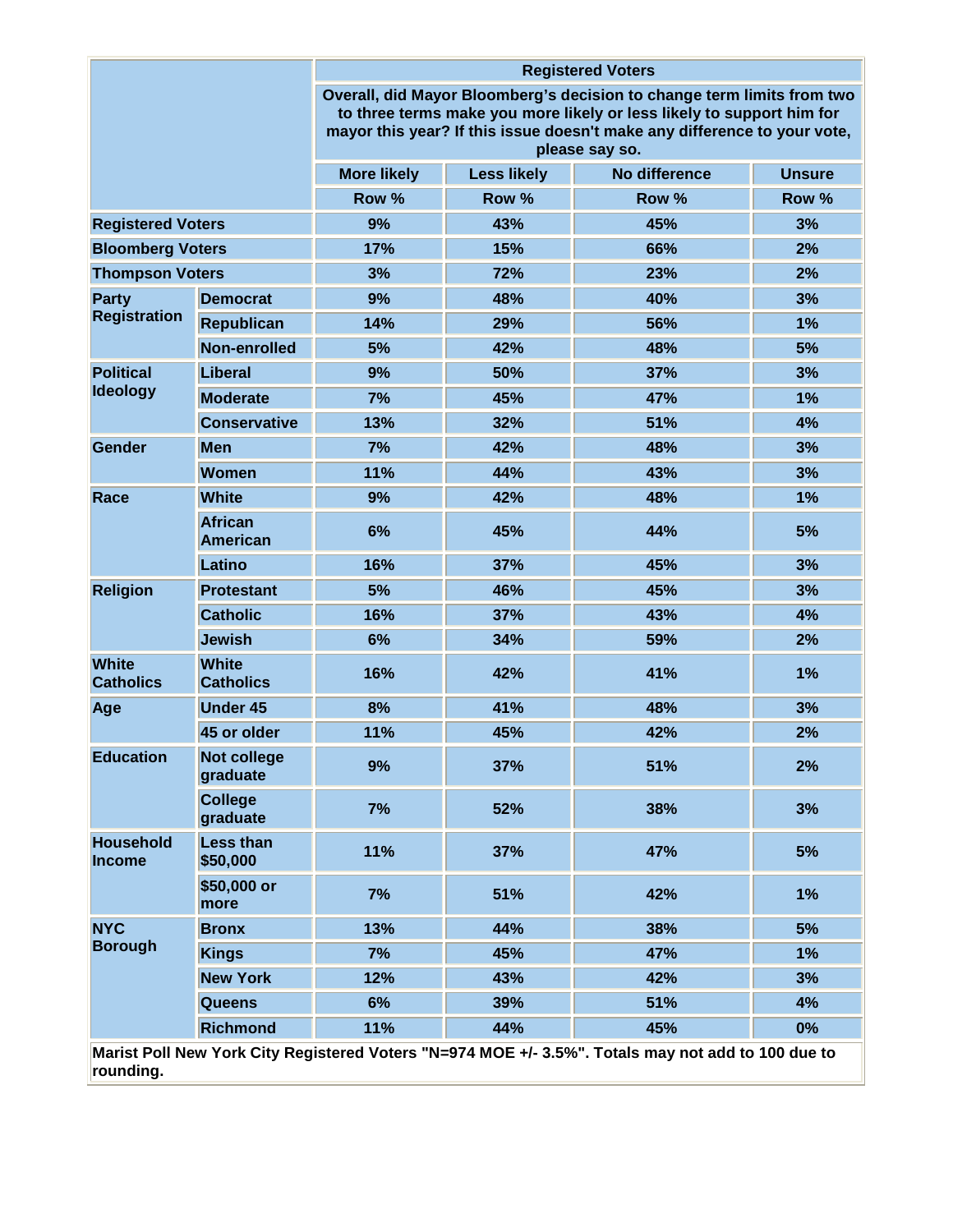|                                                                                                              |                                | <b>Registered Voters</b>                                                                                |       |       |             |               |
|--------------------------------------------------------------------------------------------------------------|--------------------------------|---------------------------------------------------------------------------------------------------------|-------|-------|-------------|---------------|
|                                                                                                              |                                | Would you rate the job Mayor Michael Bloomberg is doing in office as<br>excellent, good, fair, or poor? |       |       |             |               |
|                                                                                                              |                                | <b>Excellent</b>                                                                                        | Good  | Fair  | <b>Poor</b> | <b>Unsure</b> |
|                                                                                                              |                                | Row %                                                                                                   | Row % | Row % | Row %       | Row %         |
| <b>Registered Voters</b>                                                                                     |                                | 14%                                                                                                     | 40%   | 33%   | 12%         | 1%            |
| <b>Party</b><br><b>Registration</b>                                                                          | <b>Democrat</b>                | 12%                                                                                                     | 39%   | 36%   | 13%         | 1%            |
|                                                                                                              | <b>Republican</b>              | 27%                                                                                                     | 42%   | 19%   | 11%         | 1%            |
|                                                                                                              | Non-enrolled                   | 16%                                                                                                     | 39%   | 39%   | 6%          | 0%            |
| <b>Political</b>                                                                                             | Liberal                        | 11%                                                                                                     | 41%   | 35%   | 11%         | 1%            |
| <b>Ideology</b>                                                                                              | <b>Moderate</b>                | 13%                                                                                                     | 41%   | 36%   | 9%          | 1%            |
|                                                                                                              | <b>Conservative</b>            | 22%                                                                                                     | 38%   | 26%   | 14%         | 0%            |
| Gender                                                                                                       | <b>Men</b>                     | 16%                                                                                                     | 39%   | 32%   | 12%         | 1%            |
|                                                                                                              | <b>Women</b>                   | 14%                                                                                                     | 41%   | 34%   | 11%         | 1%            |
| Race                                                                                                         | <b>White</b>                   | 19%                                                                                                     | 45%   | 25%   | 10%         | 0%            |
|                                                                                                              | <b>African American</b>        | 8%                                                                                                      | 30%   | 44%   | 17%         | 2%            |
|                                                                                                              | Latino                         | 16%                                                                                                     | 37%   | 40%   | 8%          | 0%            |
| <b>Religion</b>                                                                                              | <b>Protestant</b>              | 10%                                                                                                     | 38%   | 39%   | 12%         | 2%            |
|                                                                                                              | <b>Catholic</b>                | 20%                                                                                                     | 38%   | 31%   | 10%         | 1%            |
|                                                                                                              | <b>Jewish</b>                  | 18%                                                                                                     | 50%   | 21%   | 10%         | 0%            |
| <b>White Catholics</b>                                                                                       | <b>White Catholics</b>         | 23%                                                                                                     | 43%   | 23%   | 10%         | 0%            |
| Age                                                                                                          | <b>Under 45</b>                | 12%                                                                                                     | 40%   | 35%   | 12%         | 0%            |
|                                                                                                              | 45 or older                    | 18%                                                                                                     | 40%   | 29%   | 12%         | 2%            |
| <b>Education</b>                                                                                             | <b>Not college</b><br>graduate | 12%                                                                                                     | 38%   | 36%   | 13%         | 1%            |
|                                                                                                              | <b>College graduate</b>        | 17%                                                                                                     | 43%   | 29%   | 10%         | 1%            |
| <b>Household</b>                                                                                             | <b>Less than \$50,000</b>      | 14%                                                                                                     | 37%   | 34%   | 14%         | 1%            |
| <b>Income</b>                                                                                                | \$50,000 or more               | 16%                                                                                                     | 42%   | 31%   | 11%         | 0%            |
| <b>NYC Borough</b>                                                                                           | <b>Bronx</b>                   | 12%                                                                                                     | 38%   | 36%   | 12%         | 2%            |
|                                                                                                              | <b>Kings</b>                   | 11%                                                                                                     | 38%   | 35%   | 15%         | 1%            |
|                                                                                                              | <b>New York</b>                | 18%                                                                                                     | 44%   | 25%   | 11%         | 1%            |
|                                                                                                              | <b>Queens</b>                  | 18%                                                                                                     | 39%   | 36%   | 7%          | 0%            |
|                                                                                                              | <b>Richmond</b>                | 9%                                                                                                      | 36%   | 35%   | 19%         | 0%            |
| Marist Poll New York City Registered Voters "N=974 MOE +/- 3.5%". Totals may not add to 100 due to rounding. |                                |                                                                                                         |       |       |             |               |

**Marist Poll New York City Registered Voters "N=974 MOE +/- 3.5%". Totals may not add to 100 due to rounding.**